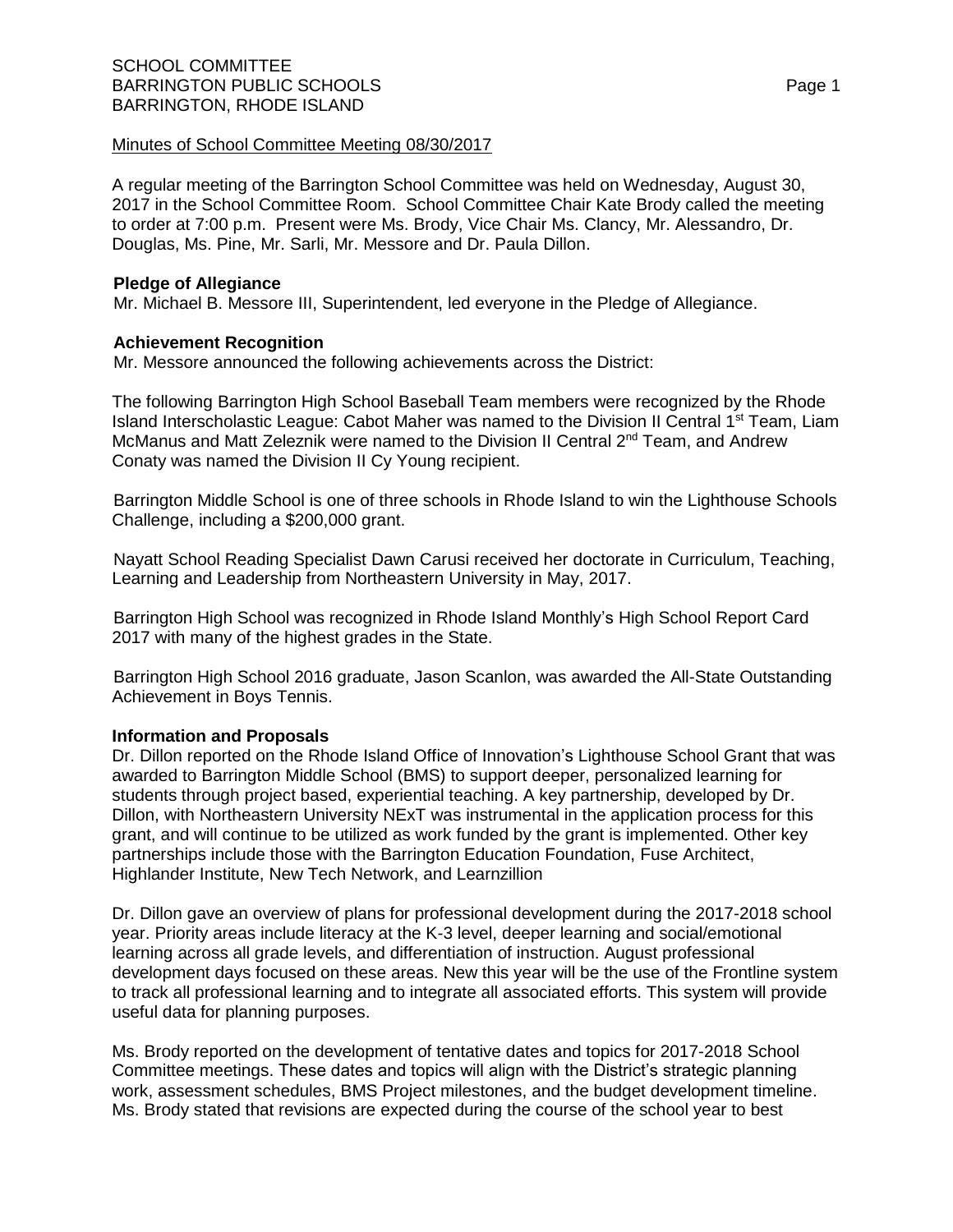address issues that may arise, and to respond to new information. Dr. Douglas suggested that it would be helpful to start discussions regarding next year's budget as early as December. Based on feedback, Ms. Brody requested that the Health and Wellness Committee's annual report be moved from October  $5<sup>th</sup>$  to May 10<sup>th</sup>, that the update on the Rhode Island Comprehensive Assessment System be moved from March 15<sup>th</sup> to October 5<sup>th</sup>, and that the Athletics and Student Activities action plan update be moved from January  $18<sup>th</sup>$  to October  $5<sup>th</sup>$ . Mr. Messore will verify the feasibility of this last date change with Mr. Hurley and Mr. Finn. Ms. Brody noted that the timeline for development of next year's budget will be looked at again once a new Director of Finance and Administration is in place.

# **Public Comment**

No public comment at this time.

# **Old Business**

## **Superintendent and Staff**

Mr. Messore presented enrollment data for all schools as of August 29<sup>th</sup>. There have been no substantial changes since the August 10<sup>th</sup> report. This data will be posted on August 31 to the Barrington Public Schools website. Mr. Messore explained that Administration continues to assess all classrooms, and to identify any need for additional supports. This is being done on an ongoing basis. Dr. Douglas noted that there had been some miscommunication regarding cluster arrangements at the Middle School prior to the start of school. Mr. Messore will continue to keep the Committee updated regarding enrollment and changing needs across the District.

A member of the audience requested to address the Committee regarding enrollment and Grade 3 class size at Primrose Hill School. Ms. Brody explained the rationale for the sequence of the meeting agenda and requested that, as a matter of process, the comments be withheld until the second opportunity on the agenda for Public Comment.

Mr. Messore provided a brief update on the FY18 Budget including a staffing report. There has been some movement of staff throughout the District and a number of vacancies that have been filled. In addition, resources have been reallocated to better meet student needs at Hampden Meadows. Filling the two vacant part-time World Language positions at the Middle School continues to be a challenge. The District is exploring all opportunities to fill these positions. The final vacancy that remains unfilled is that of a reading specialist at the High School.

Mr. Messore reported on the first Strategic Planning Steering Committee meeting held on August 15<sup>th</sup>. This meeting provided an introduction to the strategic planning process. A communication has been sent to the community regarding focus group meetings scheduled for October 4<sup>th</sup> and 5<sup>th</sup>. Employee engagement and parent satisfaction surveys will be open from September 18<sup>th</sup> to October 4<sup>th</sup>. The survey results will be discussed at a Steering Committee meeting upon completion of analysis of the raw data. In addition, work was done at the end of August to begin to align the work of the administration as well as school improvement goals with the District's strategic plan. Ms. Brody noted that there will be a statement added to the employee engagement and parent satisfaction surveys regarding the planned timing of the surveys' results. There was discussion regarding the research-based nature of the survey questions.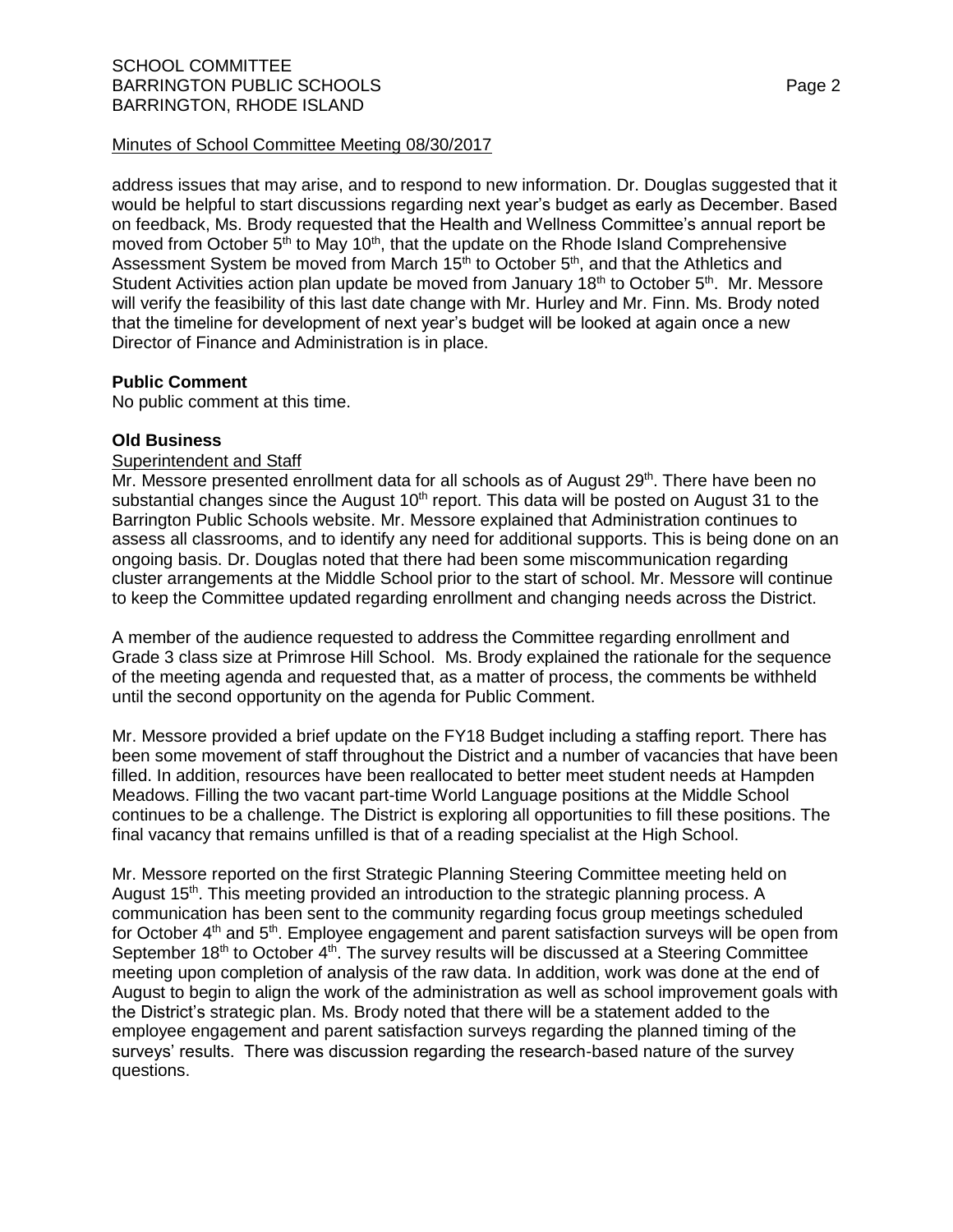Mr. Messore provided an update regarding child care options at the elementary schools. He reiterated that this is not a District-run program, that the District is simply making the space available. He stated that the licensing process is lengthy, and that our potential providers are working through it. Dr. Douglas urged that clear communication be shared with the elementary school community regarding the current status of these efforts. Mr. Messore will provide another update to the School Committee at its next meeting. Ms. Pine expressed some concern regarding the impact these programs may have on other local child care providers, particularly outside of the school year.

Mr. Messore reported on the status of the search process for the Director of Administration and Finance, stating that the Screening Committee concluded its interviews last week and has identified a potential candidate. Mr. Messore will continue his due diligence regarding this candidate and will make a recommendation to the School Committee as soon as possible.

School Committee No old business at this time.

## NEW BUSINESS

#### Student Representative

Mr. Sarli reported that things are off to a smooth start at the High School. He provided a synopsis of academic and extracurricular programs and activities, including the Social Studies Department's focus on deeper learning, the newly-formed Young Politicians Club, the Stagemasters' planned production of "Joseph and the Amazing Technicolor Dreamcoat", Ms. Hearn's display of Hurricane Harvey news in the library, the formation of a Quiz Show Team, changes to the Sunrise Show, and installation of 4 new smart boards in the Math Department. Mr. Sarli stated that he will be providing a brief update to students on the Sunrise Show after each School Committee meeting. Ms. Brody asked if there is an advisor for the Quiz Show Team, and Dr. Dillon clarified that Mr. Marley and Ms. Costa are serving in this capacity.

## **Superintendent and Staff**

Personnel:

Appointments:

## **Ms. Clancy moved and Mr. Alessandro seconded approval of the recommendation of the Superintendent relative to the appointment of Ms. Kathy Flaherty, Building Intern, Nayatt School. The motion passed 5-0 with Ms. Brody, Ms. Clancy, Mr. Alessandro, Dr. Douglas and Ms. Pine voting in the affirmative for the motion.**

Mr. Messore reported on the opening of the schools for the 2017-2018 academic year noting that students and teachers have transitioned well. He noted that schedule change requests at the High School have been very smooth. There have been some transportation issues that need to be addressed. Ocean State Transit, in partnership with SafeStop, is providing free access to the SafeStop app for all families. He stated that work on the new access road at the High School is underway, but will be delayed by a couple of weeks. The Administration is also working with the Town to make repairs to the Barrington Middle School exit road to ensure safe conditions. Mr. Messore will provide an update on the access road project at the next meeting. Dr. Dillon stated that the administration is working to develop new, creative methods for communicating with parents, including Facebook pages for all schools and the District, and a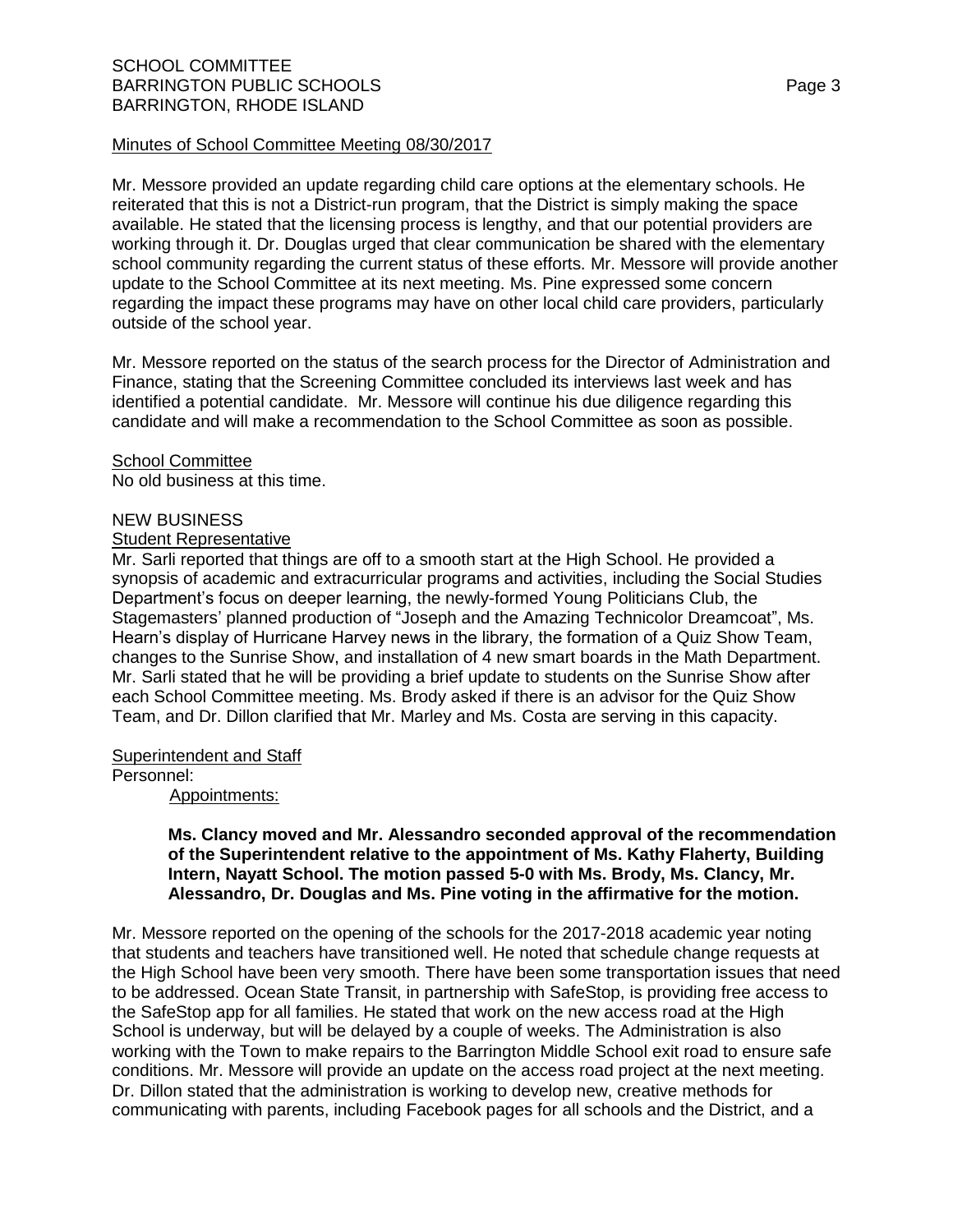Guidance Department Facebook page. She stated that all websites have been updated and that analytics show that parent engagement has been increased. All communications will be posted to the individual school websites, the District website, and Facebook pages, and will be shared via Twitter accounts and newsletters.

Mr. Messore provided an update on monthly expenditures for July, 2017 in the amount of \$1,158,880.99. He explained and clarified a number of line items.

## **Ms. Clancy moved and Mr. Alessandro seconded approval of monthly expenditures for July, 2017 in the amount of \$1,158,880.99. The motion passed 5-0 with Ms. Brody, Ms. Clancy, Mr. Alessandro, Dr. Douglas and Ms. Pine voting in the affirmative for the motion.**

Mr. Messore presented a letter he received from Dr. Mark Stamoulis requesting the renaming of the Barrington High School gymnasium after former teacher and Coach, Frank Murgo. He reported that a facilities naming policy has been developed and adopted. Mr. Messore made a recommendation to the Committee to name the Barrington High School Gymnasium after former teacher and Coach, Frank Murgo. Mr. Messore stated that the proposed work will be evaluated by an architect, and that all associated costs will be borne by those who initially made the recommendation.

**Ms. Clancy moved and Mr. Alessandro seconded approval of the recommendation of the Superintendent regarding the naming of the Barrington High School gymnasium in honor of Frank Murgo. The motion passed 5-0 with Ms. Brody, Ms. Clancy, Mr. Alessandro, Dr. Douglas and Ms. Pine voting in the affirmative for the motion.**

Mr. Messore will provide a progress report at the next School Committee meeting.

# School Committee

Dr. Douglas presented an update regarding the work of the Budget Forecasting Committee. The Town's planned and contemplated capital expenses were discussed at the Committee's August  $22<sup>nd</sup>$  meeting, as was the Town's pension liability, and possible tax abatement plans being considered by a Council subcommittee. She stated that topics for discussion at the next Budget Forecasting Committee on September 21<sup>st</sup> will be pension and labor force numbers, and how best to present this data to various Town bodies.

Ms. Brody shared a proposal by the Town Manager for the School Committee to provide quarterly updates to the Town Council, with a focus on challenges faced by the School Department. The Committee confirmed its support of continued use of systems that are currently in place to foster communication between the Town and the School Department.

Ms. Brody proposed, and the Committee agreed, to table the Decision and Discussion Items on the agenda in an effort to expedite the second opportunity for public comment.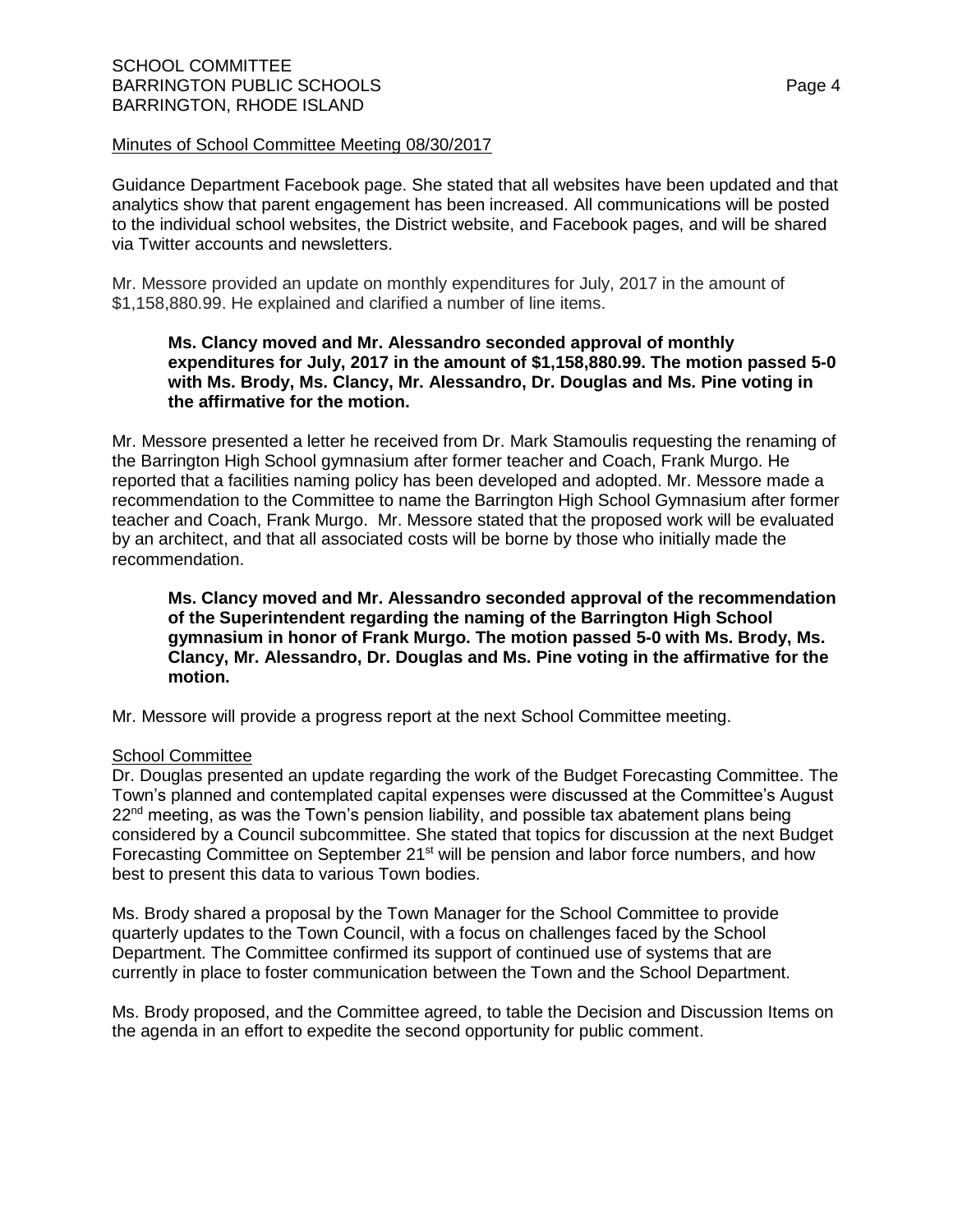#### **Public Comment**

Ms. Meghan Siket of 9 Highview Avenue expressed her concern regarding class size in the 3<sup>rd</sup> grade at Primrose Hill School, the unfolding of plans for staffing the  $3<sup>rd</sup>$  grade at PHS, and the performance of PHS students on recent literacy assessments.

Ms. Amanda Brougham of 25 Appian Way shared her concerns regarding enrollment in the 3<sup>rd</sup> grade at Primrose Hill School. She noted that this class size is larger than optimal for learning, and questioned communication regarding staffing for the Primrose Hill  $3<sup>rd</sup>$  grade. She asked for School Committee's support in addressing these concerns.

Ms. Kirsten Pearse of 47 Chapel Road expressed her concern regarding the decline in PARCC literacy assessment scores over the period from 2015 to 2017 at Primrose Hill School. She asked the School Committee to form a subcommittee to look at standards for student-teacher ratios. Ms. Pearse also shared her frustration with communication of enrollment data.

Mr. Messore addressed the concerns of parents regarding enrollment. He stated that class sizes across the District and grade levels are essentially in line with projections. He explained that assessment results are addressed at the curriculum and building level. Mr. Messore stated that he is working closely with building administrators to make sure all necessary supports for students are in place.

Ms. Brody requested that Mr. Messore clarify the enrollment update he plans to present at the September  $7<sup>th</sup>$  School Committee meeting, whether it will be a district-wide or Primrose Hill – specific update. Mr. Messore indicated that it will look at the entire district.

Ms. Amanda Brougham asked about the role of a building intern and Mr. Messore responded that each elementary school is assigned an intern to cover day-to-day needs. These are certified teachers.

Mr. Tom Rimoshytus of 1 Howard Street thanked the Committee for its adoption of the Facility Naming Policy and its recognition of Coach Frank Murgo. He commented on the new websites, asked about resolution of the state budget impasse, about planned roof repairs at the Middle School, scheduling at the Middle School and High School, and the planned timing of a report regarding Athletics and Student Activities.

# **Decision Items**

Consent Agenda

**Ms. Clancy moved and Mr. Alessandro seconded approval of the Consent Agenda as presented. The motion passed 4-0 with Ms. Brody, Mr. Alessandro, Dr. Douglas and Ms. Pine voting in the affirmative for the motion. Ms. Clancy abstained from the voting regarding the minutes of August 25th.**

# **Discussion Items**

Future Agenda Items

Mr. Messore suggested that the following items be included on the Committee's next meeting agenda: a report on district-wide, K-3 class sizes and a brief overview of test scores at this level,